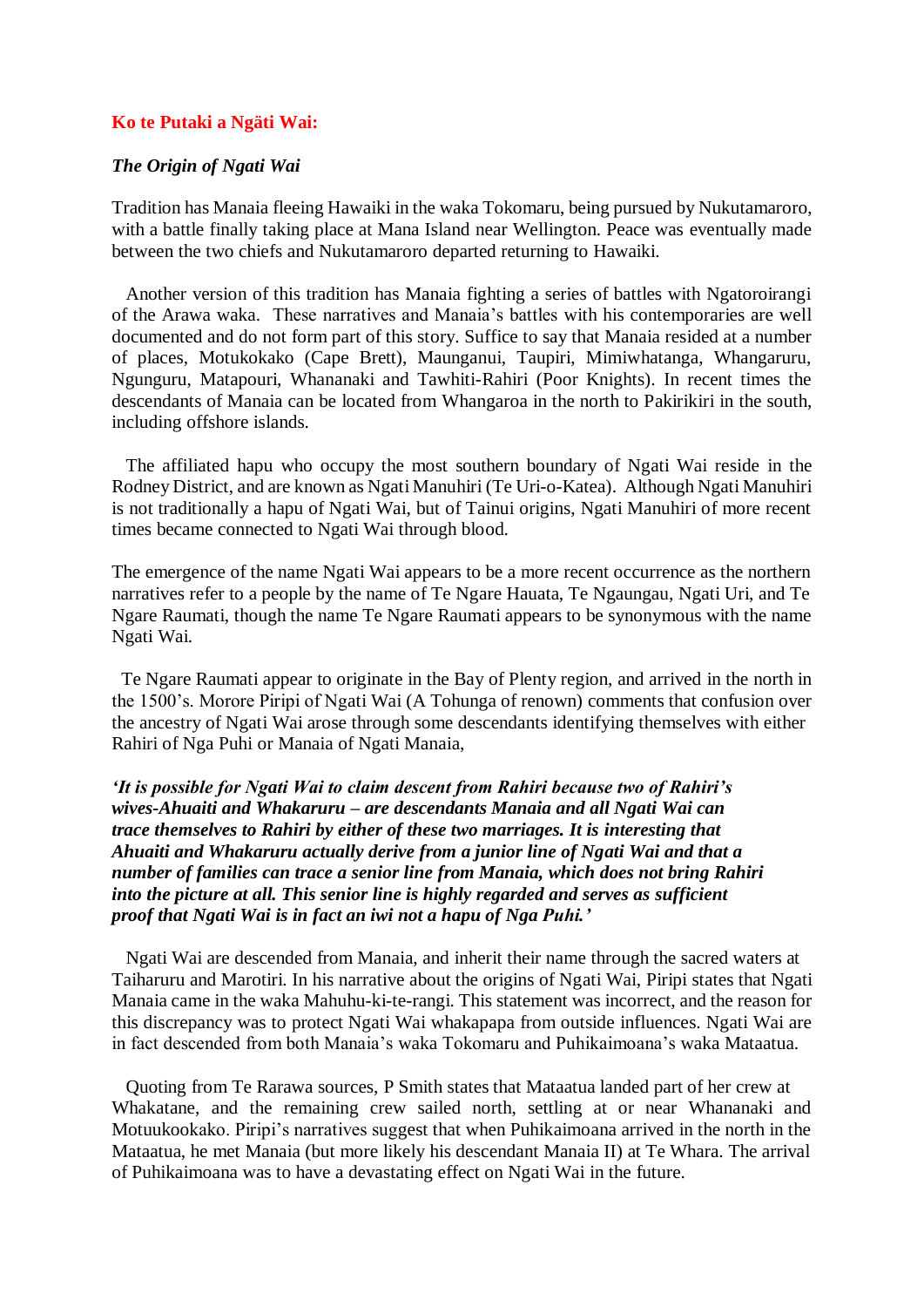Puhikaimoana sailed along the northern coast naming places as he went. Taiharuru was named after the place where he was cautioned by Manaia who warned him 'you may meet with disaster from the tides that thunder there.' When Puhi heard the tides thundering at another place he called it Ngunguru. At yet another place he snared a kaka and named it Tutukaka. A dark landing place was called Matapouri.

 He then came to a river, and during the night he got the cramp and kicked with his foot, and the place was called Whananaki. Near Cape Brett a bailer was washed overboard so a rock near the headland was called Tiheru o Mataatua. From the above narrative it can be seen why many Ngati Wai whakapapa into Nga Puhi genealogies, and the reason why Mataatua is the waka usually referred to as the descendant waka.

Although related through whakapapa, as time progressed animosity grew between Nga Puhi and Te Ngare Raumati, and between 1780 and 1826 a number of battles took place between the two sides. In 1826 further troubles arose between the two iwi over the death of Te Waero of Nga Puhi. Kiritapu of Nga Puhi, an informant of L Kelly stated that the country to the east from Tapeka and along the southern shore to Cape Brett still belonged to Ngare Raumati (Ngati Wai) who were 'tangata whenua' and descended from an ancestor called Huruhuru.

 The origins of the conflict appear to be that a party of Te Ngare Raumati raided Te Waimate killing the people at Okuratope, which led to reprisals by Nga Puhi. Nga Puhi attacked the Ngäti Wai pa Whiorau at Te Rawhiti. The occupants were unaware that Nga Puhi were in the vicinity and descended to the beach below their kainga where they were attacked and killed. The pa also fell and the occupants consumed.

 The Ngä Puhi taua then captured the pa Touororo at Parekura killing the occupants. Nga Puhi now sent word to allied hapu and as a consequence Tapua the father of Patuone and Nene responded. On the arrival of Nga Puhi a sea battle developed at Touororo and Nga Puhi defeated Ngati Wai near Tapeka Point, but Nga Puhi had to withdraw when Ngati Wai reinforcements arrived from Okuia pa. Ngati Wai responded by killing Pakaramea of Nga Puhi and as a consequence Nga Puhi returned to Touororo and besieged the pa. Both sides engaged in battle and Nga Puhi appears to have lost the initiative and withdrew from the fight.

 By this time both sides had acquired muskets. As was the custom in those times Manu of Nga Puhi informed Makari of Ngati Wai that he would attack him for the killing of Auparo. At this time other Nga Puhi taua began attacking Ngati Wai at Motupapa, and Manu's taua attacked Okuia at Omakiwi, both pa being taken. Nga Puhi now attacked Moturahurahu, an Island pa, killing an enslaving the inhabitants. <sup>7</sup>

 Mimiwhangata was also attacked and taken, and as a result of these battles the mana of Ngati Wai was broken. The survivors fled Te Rawhiti, to the outlying islands, south to Pakirikiri and Aotea (Great Barrier Island). Morore Piripi recalls the battle of his people with Nga Puhi,

*'When Manaia fought Ngä Puhi at Mimiwhatanga his Pä was Te Rearea. One of the others pä was Tarapata, another was Kaituna….. The tribe of Manaia was slaughtered. Manaia escaped and so did some of the others. That is how Manaia's tribe managed to survive. Till this day, Manaia's tribe lies scattered where Manaia left them. Some stayed in the vicinity of Auckland, some at Whananaki and at the places previously mentioned.'*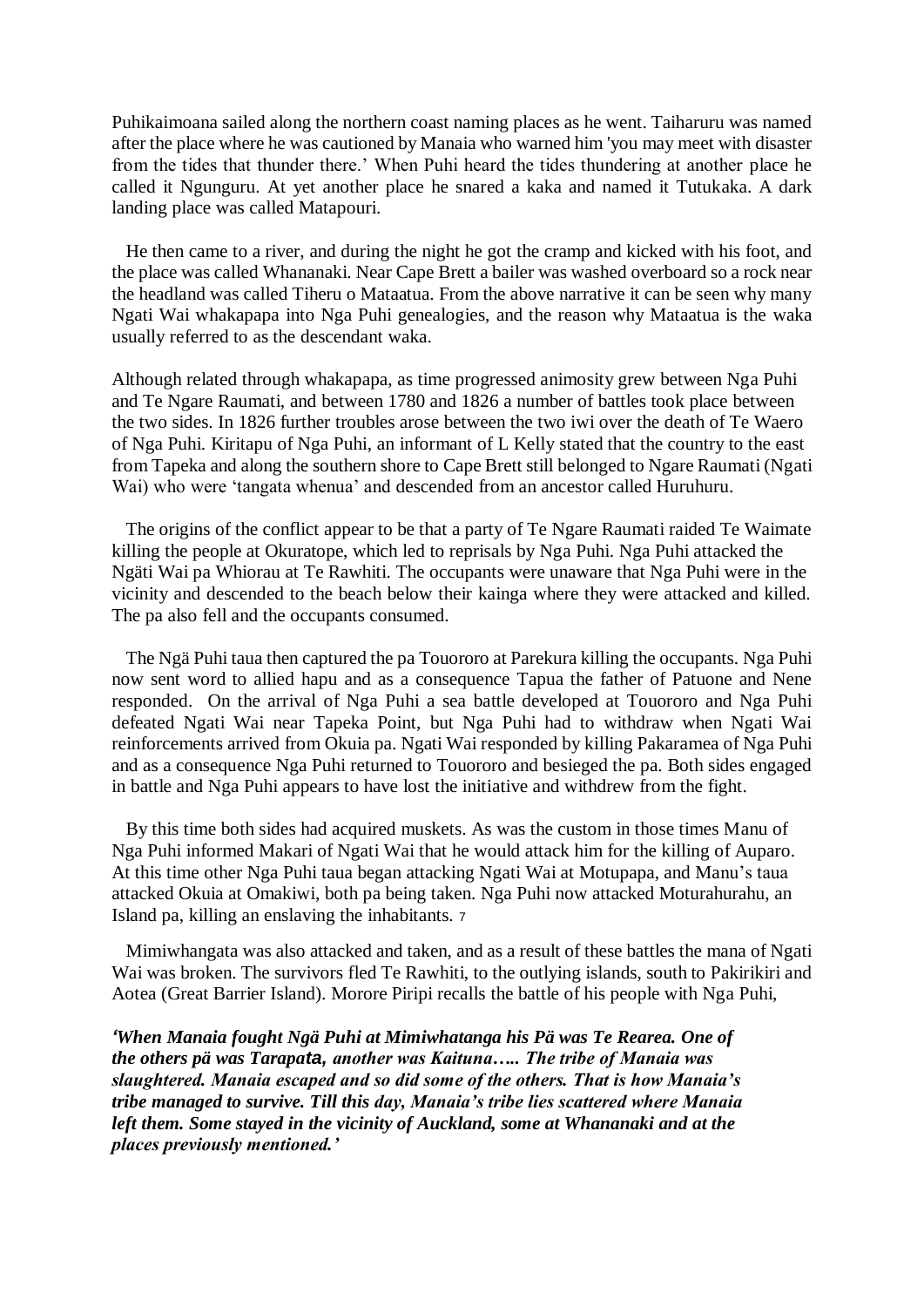The event just described was of such a significant nature that it is remembered to this day, not only by Ngäti Wai, but also by other tribes of the central northern area. Although Piripi's narrative of the origins of the name of Ngäti Wai is the most reliable, there is also a version that refers to the slaughter at Mimiwhangata that suggests that the sea ran red with blood, and thus the name Ngäti Wai was born.

 This battle is also remembered by Nga Puhi and recounted in their political history, which refers to a war party of Te Ngare Raumati which left Te Rawhiti, and caught Tamaire at Tauhara where he was killed. The war party also killed Whakahoe and Te Auparo and took her daughter Te Karehu and consumed her. In retaliation Te Hotete of Nga Puhi attacked the pa at Manawaora Touororo which fell. Although pursued by Te Ngare Raumati, Nga Puhi defeated them at Maraekawa. All of Ngä Puhi now rose to strike,

## *'They (Nga Puhi) arrived at Moturahurahu and besieged (the pa). The siege lasted for four days…… The next morning, some of the people of this pa fled, the pa was over-whelmed. This was the time these people of Te Ngare Raumati were defeated……. After the fall of Te Whiti (their chief) the people of Te Ngare Raumati were bought here captive' <sup>10</sup>*

After the fall of Te Ngare Raumati pa at Motuoi, all of Te Ngare Raumati were taken captive and divided between the Nga Puhi war chiefs, and Nga Puhi took possession of Te Rawhiti.

# *Ko nga Honohonotanga i Waenganui a Ngati Wai a Ngati Manuhiri Hoki:*

## *The Connections Between Ngati Wai and Ngati Manuhiri:*

Ngati Wai survived the wars with Nga Puhi and after a period of time reoccupied their lands. Later marriages with Ngati Manuhiri cemented the relationship between the two tribes. The main genealogical line connecting Te Uri-o-Turangi (Ngati Manuhiri) to Ngati Wai is the Manaia line showing five generations from Manaia to Te Rangihokaia who begat Haua who married Te Kero. They begat Turua who married Kupapa of Ngati Manuhiri. They begat Te Wera who returned to her people at Pakirikiri and who married Te Matire of Ngai Tahuhu (Te Uri-o-Hau). They begat Te Urunga and Te Kiripatuparaoa of Ngati Manuhiri.

 Another Ngati Wai genealogical line connecting Te Kiripatuparaoa to Ngati Rehua of Aotea shows that about 10 generations (BP), around 1755 Te Rangihokaia of Ngati Wai married Tutuki of Ngati Manuhiri and begat Hikihiki. Hikihiki married Matawahine of Ngäti Manuhiri. From Hikihiki's first marriage to Maihau of Ngati Wai, there are three generations to Matuku, who married Wahia of Ngati Manuhiri. From Matuku there are three generations to Tenetahi Te Heru who married Te Rahui of Ngati Manuhiri. They begat seven children.<sup>11</sup>

 From Hoturoa of the Tainui canoe, there are twelve generations to Makinui and his wife Rotu who begat Kahikatearoa and Turangi (Te Uri-o-Turangi). From Kahikatearoa there are two generations to Matawahine. From Turangi there are five generations to Te Rahui and Te Kiripatuparaoa. <sup>12</sup>

 From these genealogical connections one can see the intimate relationships that existed between many northern hapu and iwi. Although these relationships existed it did not prevent related hapu and iwi coming into conflict. Although Ngati Wai took as wives the women of Ngati Manuhiri incursions into the rohe of Ngati Manuhiri for revenge, slaves and kaitangata (human food) were quite frequent.